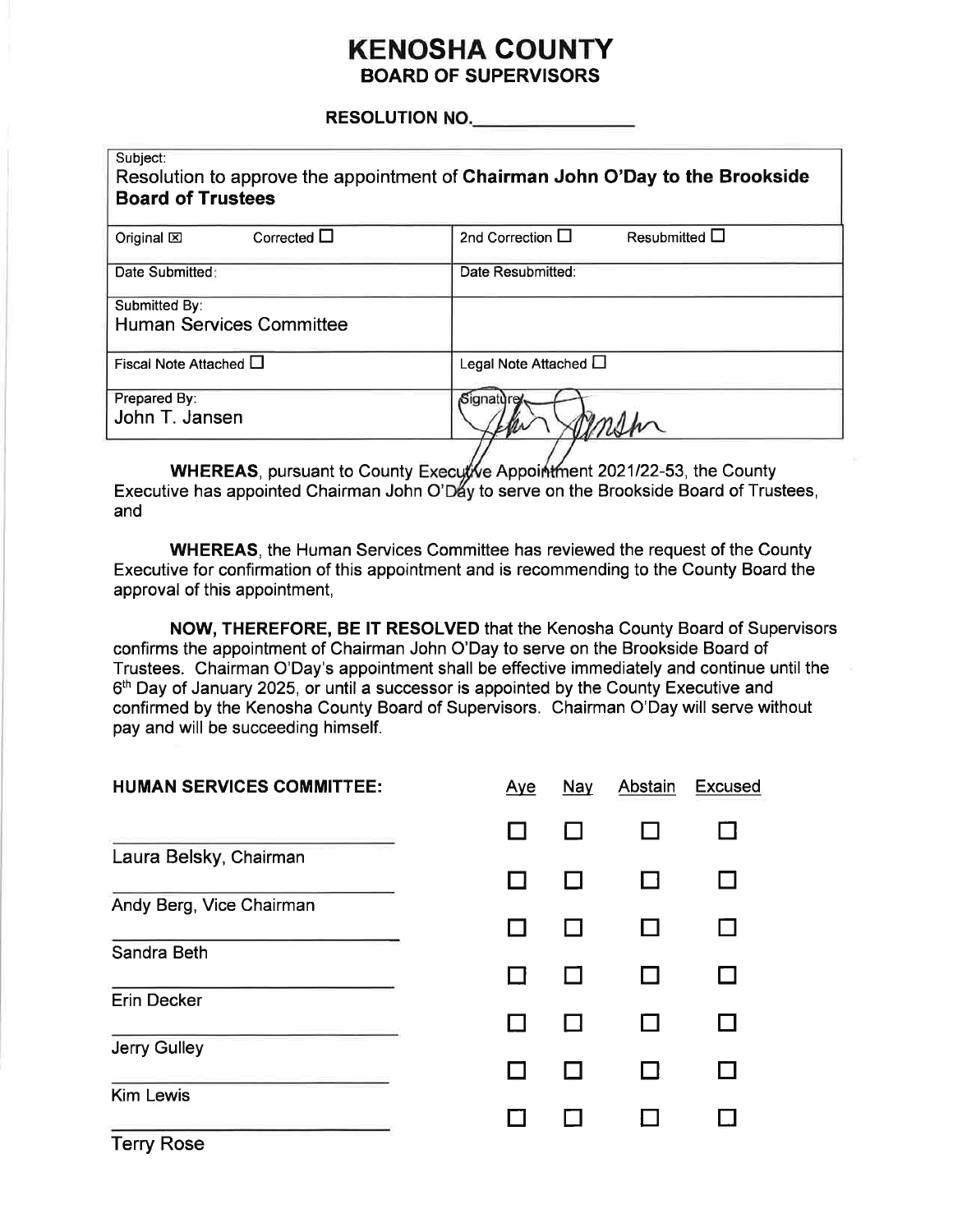

# COUNTY OF KENOSHA

**OFFICE OF THE COUNTY EXECUTIVE** Jim Kreuser, County Executive

<sup>1010</sup>- 56th Street, Third Floor Kenosha, Wisconsin 53 140 (262) 6s3-2600 Fax: (262) 653-2817

## ADMINISTRATIVE PROPOSAL

### **COUNTY EXECUTIVE APPOINTMENT 2021/22-53**

#### RE: BROOKSIDE BOARD OF TRUSTEES

#### TO THE HONORABLE KENOSHA COUNTY BOARD OF SUPERVISORS:

Placing special trust in his judgment and based upon his qualifications, I hereby submit to the Honorable Kenosha County Board of Supervisors for its review and approval the name of

> Chairman John O'Day Kenosha, WI 53142

to serve a three-year term on the Brookside Board of Trustees beginning immediately upon confirmation of the County Board and continuing until the  $6<sup>th</sup>$  day of January 2025 or until a successor is appointed by the County Executive and confirmed by the Kenosha County Board of Supervisors.

Since his last appointment, Chairman O'Day has attended 29 of the 34 meetings held. His <sup>5</sup> absences were excused.

Chairman O'Day will serve without pay and will be succeeding himself.

Respectfully submitted this 16<sup>th</sup> day of December 2021.

in Kreuser

Jim Kreuser Kenosha County Executive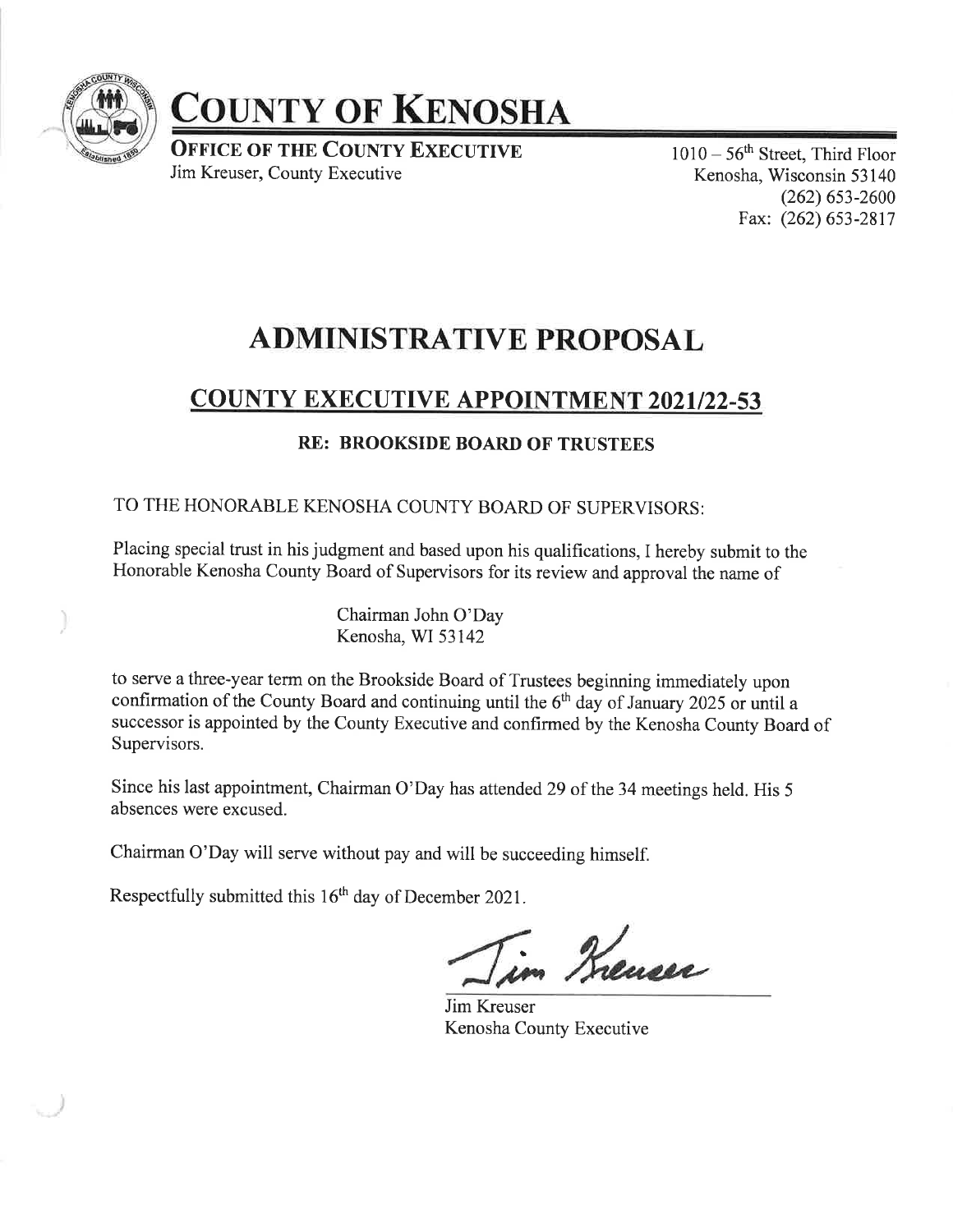#### COUNTY OF KENOSHA OFFICE OF THE COUNTY EXECUTIVE JIM KREUSER

 $\bar{\pmb{z}}$ 

y

ĭ

#### APPOINTMENT PROFILE KENOSHA COUNTY COMMISSIONS. COMMITTEES & BOARDS

| (Please type or print)<br>Information marked with an * will be redacted before this form is publicly posted.                                                                                                                                                    |  |  |  |  |
|-----------------------------------------------------------------------------------------------------------------------------------------------------------------------------------------------------------------------------------------------------------------|--|--|--|--|
| Name: JOHN<br>Middle Initial (optional)<br>First                                                                                                                                                                                                                |  |  |  |  |
| *Residence Address:                                                                                                                                                                                                                                             |  |  |  |  |
| Occupation: REAL ESTATE BROKER PRIMEREALTY GROUP INC.                                                                                                                                                                                                           |  |  |  |  |
|                                                                                                                                                                                                                                                                 |  |  |  |  |
|                                                                                                                                                                                                                                                                 |  |  |  |  |
| *Daytime Telephone Number:                                                                                                                                                                                                                                      |  |  |  |  |
|                                                                                                                                                                                                                                                                 |  |  |  |  |
| Name of the Commission, Committee or Board for which you are applying:                                                                                                                                                                                          |  |  |  |  |
| BROOKSIDE BOARD OF TRUSTEES                                                                                                                                                                                                                                     |  |  |  |  |
| Personal Statement: Please indicate why you believe you would be a valuable addition to<br>the Commission, Committee or Board for which you are applying. If more space is<br>needed, please attach a separate sheet.<br>TRUSTEES MISSIONS AND FOODS MUST BE ON |  |  |  |  |
| HAVING THE HIGHEST STANDARDS OF OUSTOMER                                                                                                                                                                                                                        |  |  |  |  |
| ARE AND A FIRST CLASS FACILITY. I HAVE                                                                                                                                                                                                                          |  |  |  |  |
| LIVED WITH THIS IN MIND DURING MY TENURE                                                                                                                                                                                                                        |  |  |  |  |
| ON THE BOARD TO DATE                                                                                                                                                                                                                                            |  |  |  |  |
|                                                                                                                                                                                                                                                                 |  |  |  |  |
|                                                                                                                                                                                                                                                                 |  |  |  |  |
|                                                                                                                                                                                                                                                                 |  |  |  |  |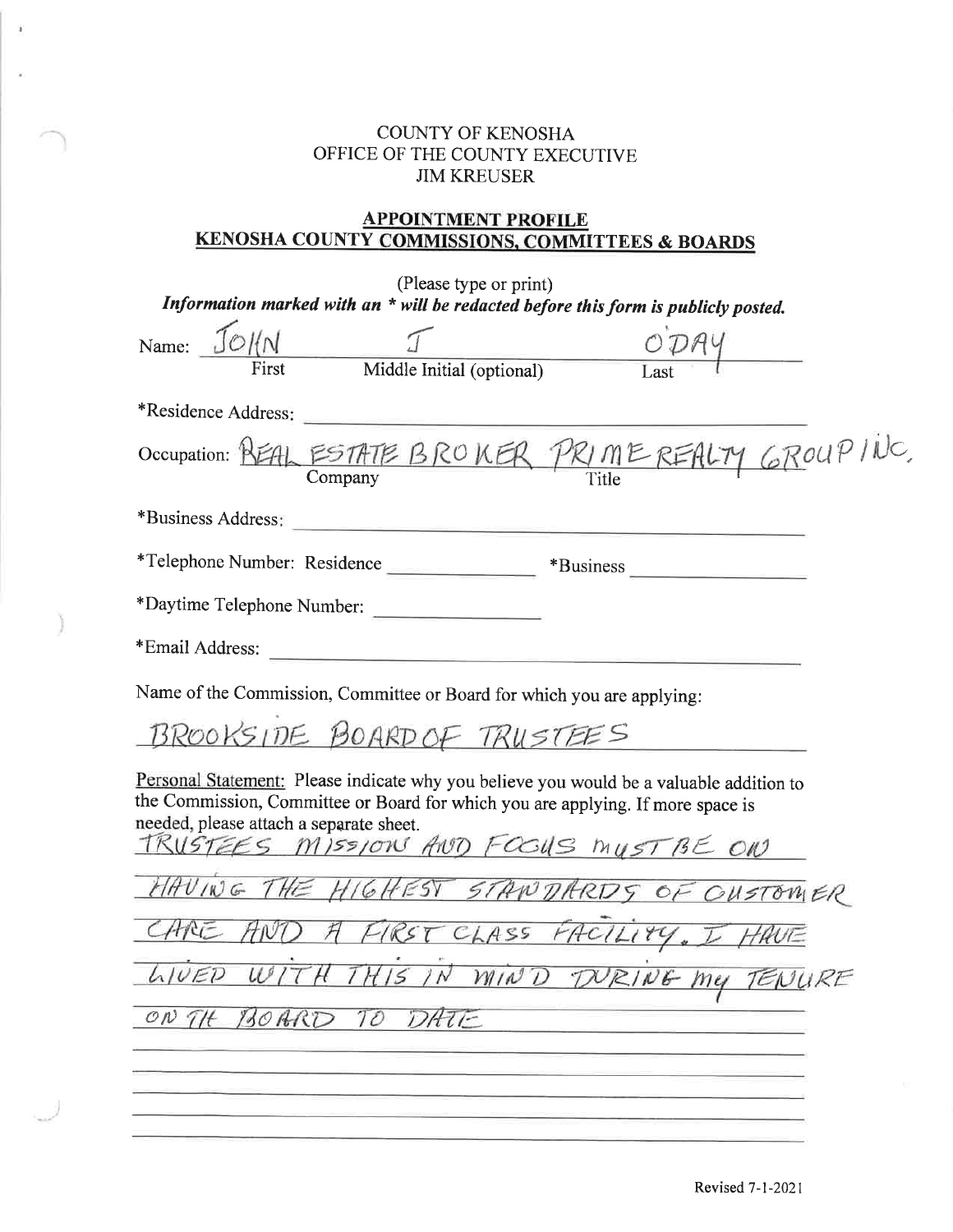Kenosha County Commissions, Committees & Boards Appointment Profile - Page 2

Additional Information:

Nominee's Supervisory District:

Special Interests: Indicate organizations or activities in which you have a special interest but may not have been actively involved.  $\cdot$ WOMEN + CHILDREN HORIZONS, SHALOM CENTER

Do you or have you done business with any part of Kenosha County Government in the past 5 years? Yes ( ) No  $(\lambda)$  If yes, please attach a detailed explanation.

Affiliations: List affiliations in all service groups, public service organizations, social or charitable groups, labor, business or professional organization, and indicate if it was <sup>a</sup> board or staff affiliation.

 $KNICHTS$  OF COLUMBUS #973; KENOSHACTY HISTORICAL SOCIETY

Governmental Services: List services with any governmental unit. CHARMAN KENOSHA COUNTY SUPERVISORS

Conflict Of Interest: It would be inappropriate for you, as a current or prospective appointee, to have a member of your immediate family directly involved with any action that may come under the inquiry or advice of the appointed board, commission, or committee. A committee member declared in conflict would be prohibited from voting on any motion where "direct involvement" had been declared and may result in embarrassment to you and/or Kenosha County

*a u u w y l s e d Mominee*  $\mathscr O$ 

Please Return To

Kenosha County Executive <sup>1010</sup>- 56th Street Kenosha, WI 53140 Email: County. Executive@kenoshacounty.org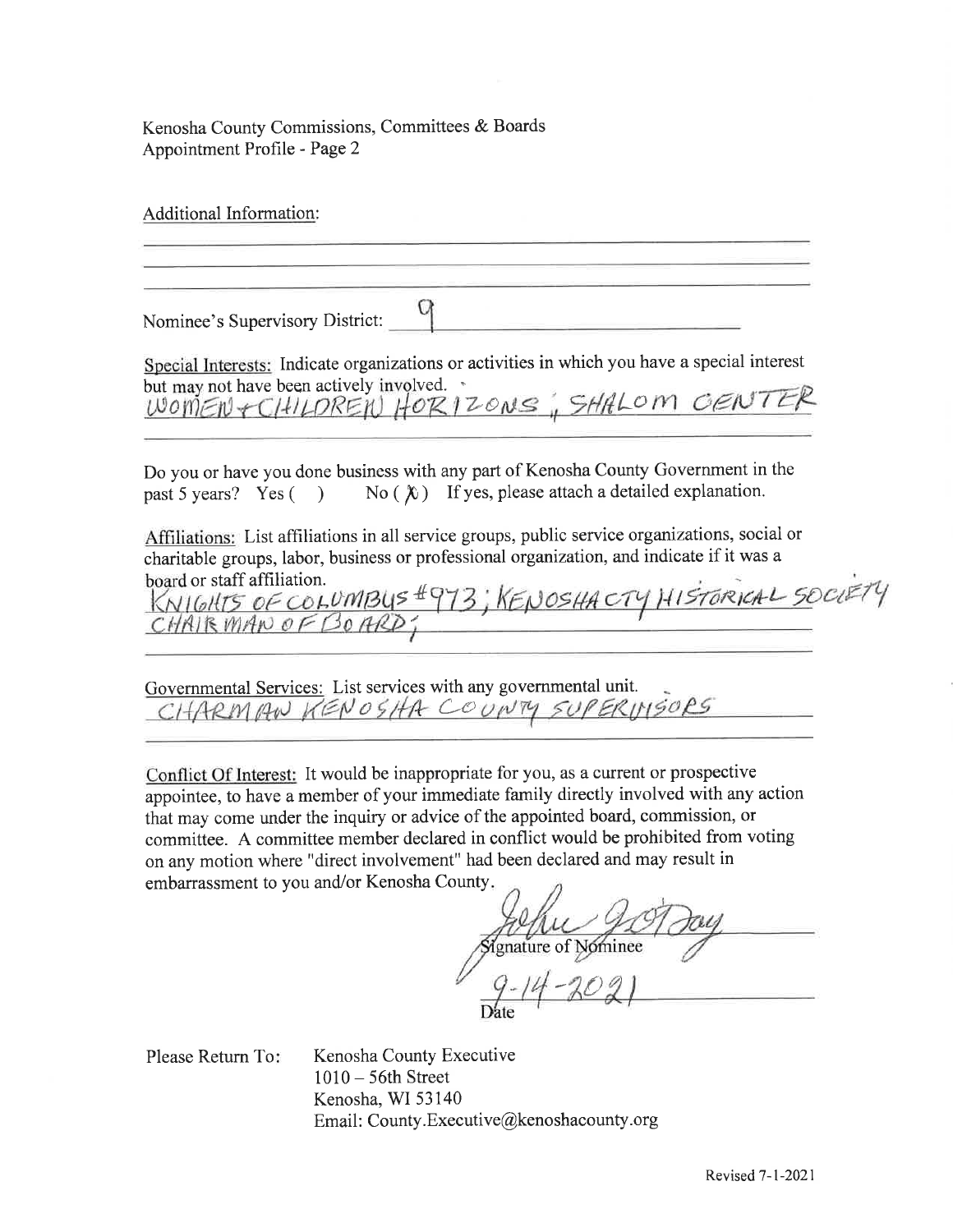| (For Office Use Only)                       |                 |  |  |  |
|---------------------------------------------|-----------------|--|--|--|
| Appointed To:<br>Commission/Committee/Board |                 |  |  |  |
| Term: Beginning                             | Ending          |  |  |  |
| Confirmed by the Kenosha County Board on:   |                 |  |  |  |
| New Appointment                             | Reappointment   |  |  |  |
|                                             | Previous Terms: |  |  |  |

1 /

 $\mathbf{t}$ 

 $\bar{\mathbf{z}}$ 

 $\mathcal{A}$  :